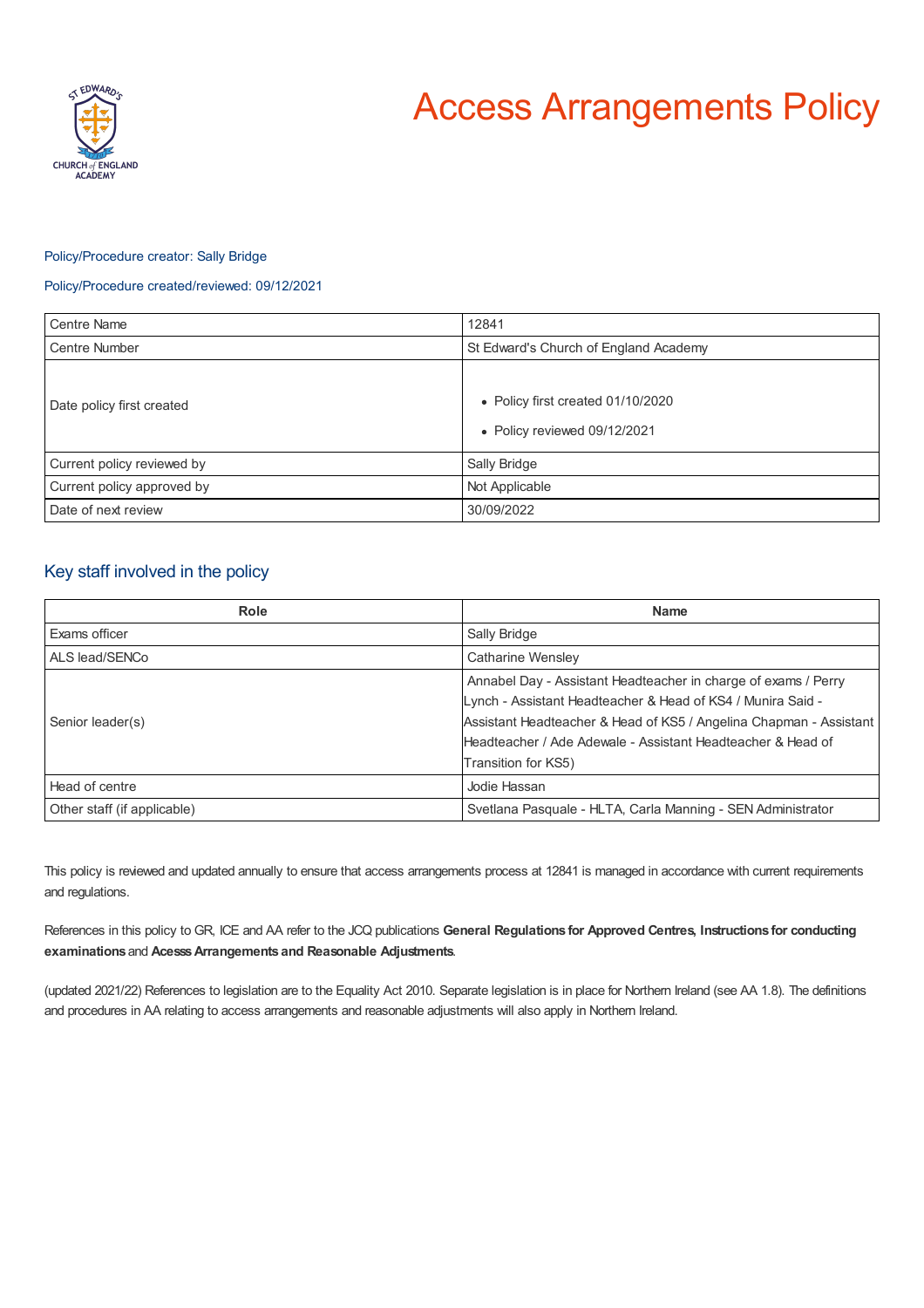# Introduction

(AA Definitions)

## **Access arrangements**

Access arrangements are agreed **before** an assessment. They allow candidates with **specific needs**, such as special educational needs, disabilities or temporary injuries to access the assessment and show what they know and can do without changing the demands of the assessment. The intention behind an access arrangement is to meet the particular needs of an individual candidate without affecting the integrity of the assessment. Access arrangements are the principal way in which awarding bodies comply with the duty under the Equality Act 2010 to make 'reasonable adjustments'.

## **Reasonable adjustments**

The Equality Act 2010 requires an awarding body to make reasonable adjustments where a candidate, who is disabled within the meaning of the Equality Act 2010, would be at a **substantial disadvantage** in comparison to someone who is not disabled. The awarding body is required to take reasonable steps to overcome that disadvantage. An example would be a Braille paper which would be a reasonable adjustment for a vision impaired candidate who could read Braille. A reasonable adjustment may be unique to that individual and may not be included in the list of available access arrangements. Whether an adjustment will be considered reasonable will depend on several factors which will include, but are not limited to:

- the needs of the disabled candidate;
- the effectiveness of the adjustment;
- the cost of the adjustment; **and**
- the likely impact of the adjustment upon the candidate and other candidates.

## An adjustmentwill not be approved if it:

- involves unreasonable costs to the awarding body:
- involves unreasonable timeframes; or
- affects the security and integrity of the assessment.

This is because the adjustment is not 'reasonable'.

# Purpose of the policy

The purpose of this policy is to confirm that 12841 has a written record which clearly shows the centre is leading on the access arrangements process and:

- is complying with its obligation to identify the need for, request and implement access arrangements (GR 5.5)
- has a written process in place to not only check the qualification(s) of its assessor(s) but that the correct procedures are followed as per Chapter 7 of the JCQ publication Access Arrangements and Reasonable Adjustments (GR 5.4)

# 1. General principles

The principles for 12841 to consider include:

- (updated 2021/22) The purpose of an access arrangement/reasonable adjustment is to ensure, where possible, that barriers to assessment are removed for a disabled candidate preventing him/her from being placed at a substantial disadvantage due to persistent and significant difficulties. The integrity of the assessment is maintained, whilst at the same time providing access to assessments for a disabled candidate (AA4.2.1)
- (updated 2021/22) The person who leads on additional learning support/special educational needs, must ensure that the proposed access arrangement/reasonable adjustment does not unfairly disadvantage or advantage the candidate (AA 4.2.1)
- Although access arrangements are intended to allow access to assessments, they cannot be granted where they will compromise the assessment objectives of the specification in question (AA 4.2.2)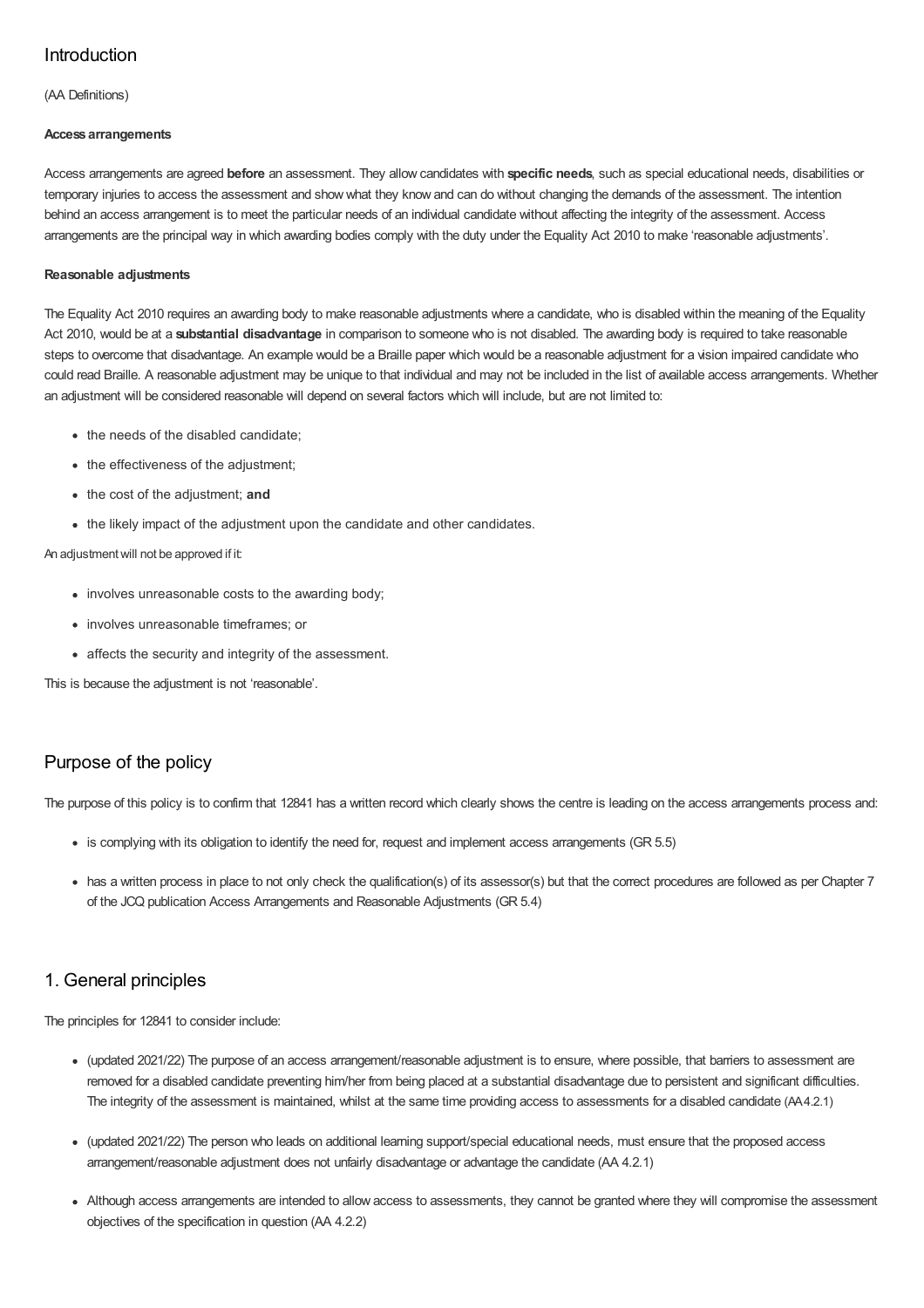- (updated 2021/22) Candidates may not require the same access arrangements/reasonable adjustments in each specification. Subjects and their methods of assessments may vary, leading to different demands of the candidate. The need for access arrangements/reasonable adjustments must be considered on a subject-by-subject basis (AA4.2.3)
- (updated 2021/22) Access arrangements/reasonable adjustments should be processed at the start of the course (AA 4.2.4)
- Arrangements must always be approved before an examination or assessment (AA 4.2.4)
- The arrangement(s) put in place must reflect the support given to the candidate in the centre (AA 4.2.5)
- (updated 2021/22) The candidate must have had appropriate opportunities to practise using the access arrangement(s)/reasonable adjustments before their first examination (AA 4.2.7)

The main elements of the process detailing staff roles and responsibilities in identifying the need for, requesting and implementing access arrangements/reasonable adjustments and the conduct of examinations are covered in the Unity Exam Access Arrangements Policy (Jan 2019) .

# 2. The assessment process

At 12841, assessments are carried out by:

an appropriately qualified assessor(s) appointed by the head of centre in accordance with the JCQ requirements (AA 7.3)

#### **Details and qualification(s) of the current assessor(s)**

An Educational Psychologist working for Havering Local Authority and registered with the Health and Care Professions Council.

#### **Appointment of assessorsof candidateswith learning difficulties**

At the point an assessor is engaged/employed at 12841:

- Evidence of the assessor's qualification is obtained and checked against the current requirements (AA 7.3.4)
- This process is carried out prior to the assessor undertaking any assessment of a candidate (AA 7.3.4)
- A photocopy of the assessor's certificate(s) (or a printout of screenshot of HCPC or SASC registration) is kept on file (AA 7.3.1)

Additional information:

#### Not applicable

.

## Reporting the appointment of the assessor(s)

Evidence that the assessor(s) is/are suitably qualified is held on file for inspection purposes (AA 7.4.1)

When requested, the evidence will be presented to the JCQ Centre Inspector by

- Catharine Wensley SENCo
- Carla Manning SEN Administrator
- Sally Bridge Exams Officer
- In the case of appropriately qualified psychologists (registered with the Health & Care Professions Council), or specialist assessors holding a current SpLD Assessment Practising Certificate, who are directly employed within the centre, there is no need to record the names of these individuals within **Access arrangementsonline**. (AA 7.4.2)
- (updated 2021/22) The names of all other assessors, who are assessing candidates studying qualifications as covered by AA must be entered into **Access arrangementsonline** to confirm their status (AA 7.4.3)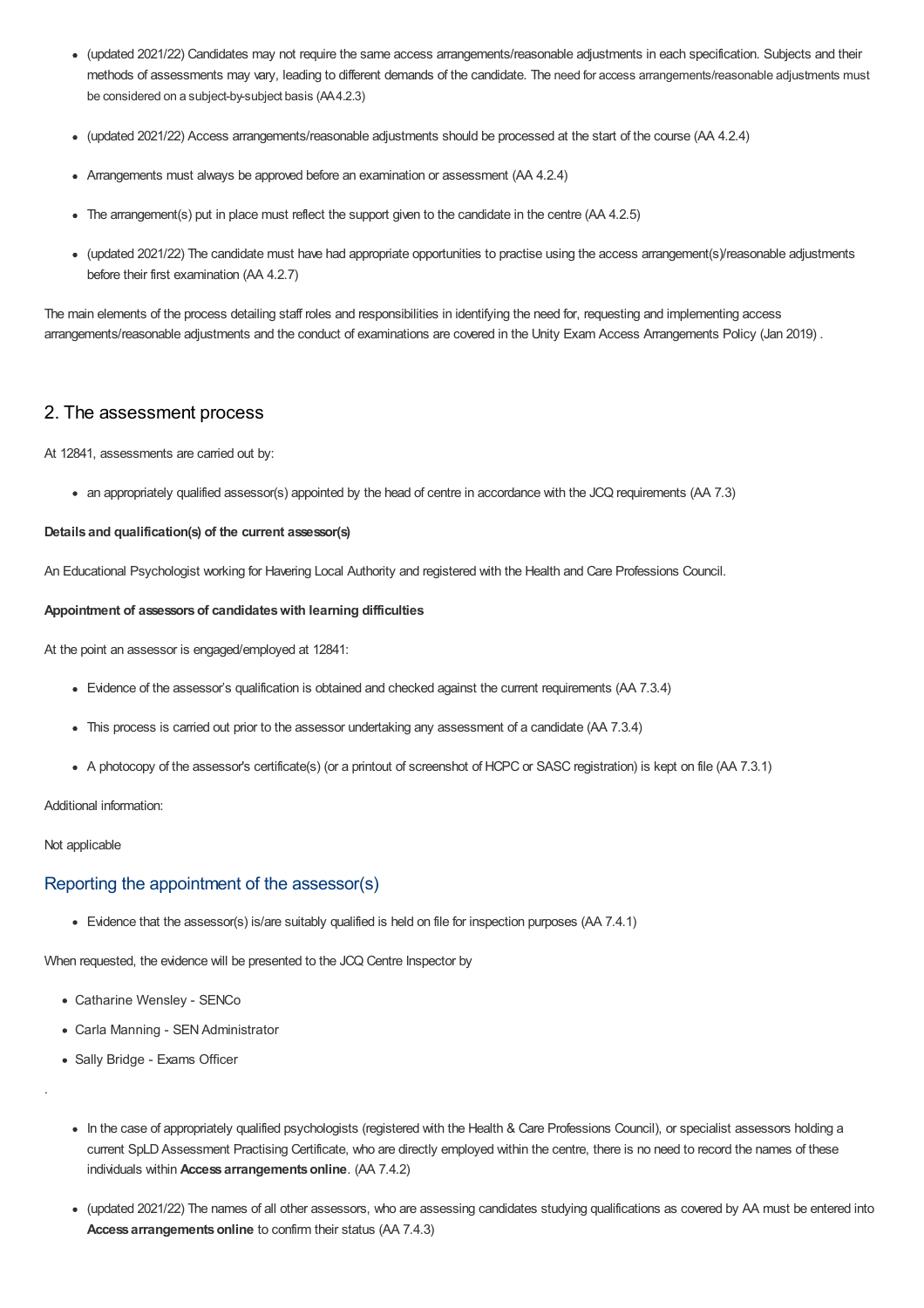## Process for the assessment of a candidate's learning difficulties by an assessor

12841 confirms:

- Guidelines for the assessment of the candidate's learning difficulties by an assessor will be followed and Form 8 (JCQ/AA/LD Profile of Learning Difficulties will be completed (AA 7.5, 7.6)
- (updated 2021/22) Arrangements must be made for the candidate to be assessed by the centre's appointed assessor (AA 7.5.1)
- Assessors **must** personally conduct the assessments. They **must not** sign off assessments carried out by another professional (AA7.5.5)
- The assessor must carry out tests which are relevant to support the application. (AA7.5.6)
- A privately commissioned assessment carried out without prior consultation with the centre cannot be used to award access arrangements and cannot be used to process an application using **Access arrangementsonline**. (AA7.3.6)
- Relevant staff working within the centre should always carefullyconsider anyprivatelycommissioned assessment to see whether the process of gathering a picture of need, demonstrating normal wayofworking within the centre and ultimatelyassessing the candidate themselves should be instigated (AA7.3.6)

Additional information:

Not applicable

# Painting a 'holistic picture of need' confirming normal way of working

12841 confirms

- (updated 2021/22) Before the candidate's assessment, the person appointed in the centre must provide the assessor with background information, i.e. a picture of need has been painted as required in Part 1 of Form 8. The centre and the assessor must work together to ensure a joined-up and consistent process. (AA 7.5.2)
- (updated 2021/22) An independent assessor must contact the centre and ask for evidence of the candidate's normal wayofworking and relevant background information. This must take place before the candidate is assessed. Additionally, the independent assessor must be approved bythe head of centre to assess the candidate.

All candidates must be assessed in the light of the picture of need and the background information as detailed within Part 1 of Form 8.

An independent assessor must discuss access arrangements/reasonable adjustments with the person appointed in the centre. The responsibility to determine and request appropriate and practicable access arrangements/reasonable adjustments specifically lies with the centre. (AA 7.5.3)

Additional information:

St Edward's follows all guidance provided in the JCQ publication 'Access Arrangements & Reasonable Adjustments' section 7.5 (Guidelines for the assessment of the candidate's learning difficulties by an assessor) and 7.6 (Completing Form 8 – JCQ/AA/LD, Profile of Learning Difficulties)

# 3. Processing access arrangements and adjustments

# **Arrangements/adjustments requiring awarding body approval**

Access arrangements online (AAO) is used to apply for approval of arrangements/adjustments for the qualifications listed within the JCQ publication **AccessArrangements and Reasonable Adjustments**.

AAO is accessed through the JCQ Centre Admin Portal (CAP) by logging in to one of the awarding body secure extranet sites. A single application for approval is required for each candidate regardless of the awarding body used.